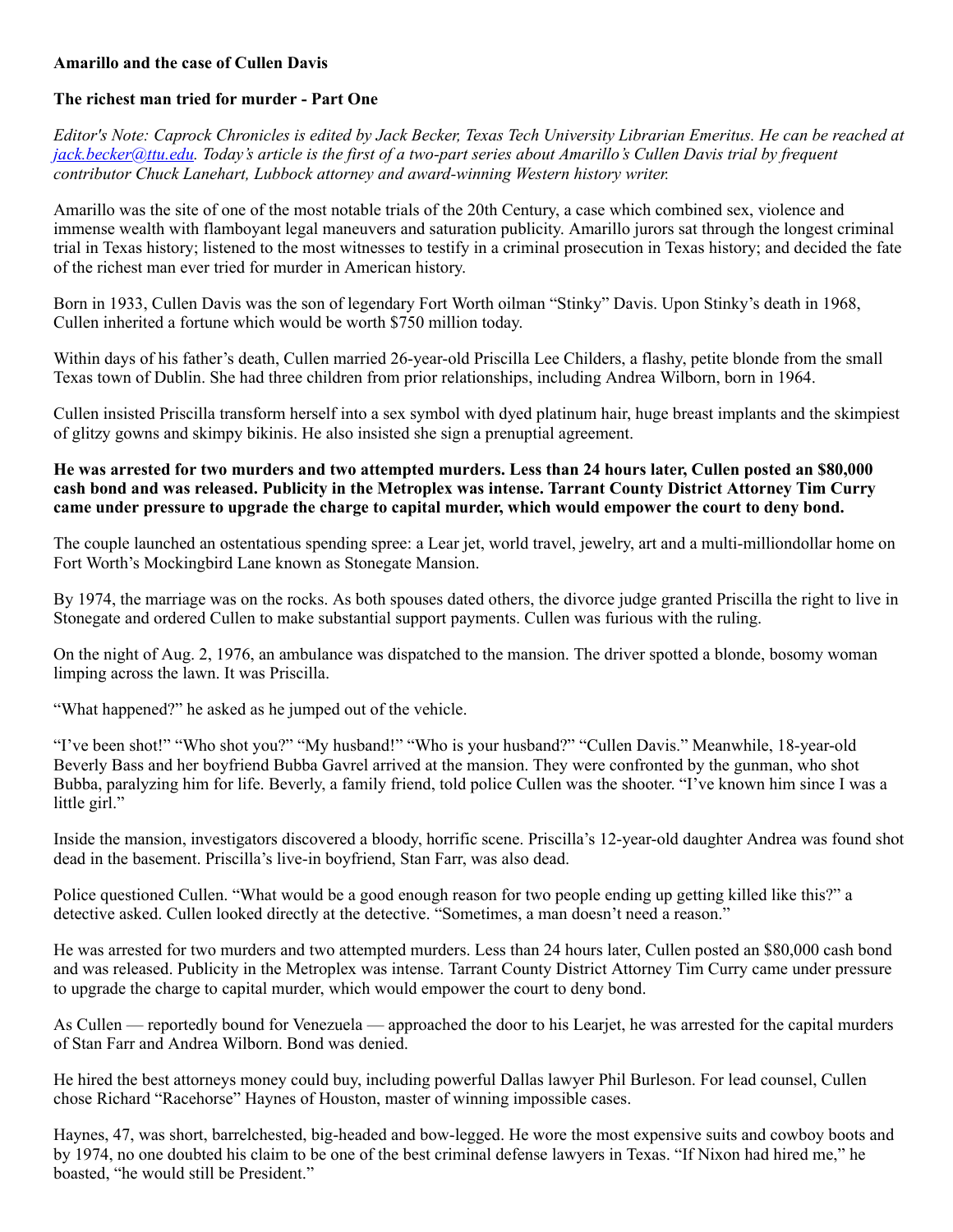Cullen's lawyers immediately filed motions to release him on bond. At the bond hearing, DA Curry produced wheelchairbound witnesses and shocking revelations about Cullen's history of brutality toward women, children, and small animals. It was a public relations victory for the prosecution. It hardened the public's heart against "the millionaire who thought he could get away with murder." Cullen would remain incarcerated through his trial.

The over-the-top publicity meant a fair jury could not be found in Fort Worth, so a change of venue was granted to Amarillo, 340 miles to the northwest. It was an isolated Panhandle city of less than 145,000.

The new judge would be George Dowlen, a toothpick-chewing good ol' boy known to be honorable, fair and gentlemanly.

Jury selection took place in the summer of 1977, and when the dust settled, nine men and three women between the ages of 26 to 64 were seated. Most were working people. The prosecution thought they'd be fair. The defense thought they'd hate Priscilla because of her flash and sordid lifestyle.

When Priscilla arrived in Amarillo, she and her entourage landed in a baby- blue jet and were whisked off in a limousine to the Presidential Suite at the Amarillo Hilton. Dressed in a white dress with ruffles, she wore a gold cross around her neck and carried a white, leatherbound Bible.

Cullen, the tall, slim, handsome millionaire, seemed like a movie star to many in Amarillo.

Haynes was determined to put Priscilla on trial, not his client, Cullen Davis.

*Part Two of "Amarillo and the Case of Cullen Davis, Richest Man Tried for Murder" will be published in next Sunday's Avalanche-Journal.*

**LANEHART from page [B1](javascript:scrollpageToContinue()** to **[B6](javascript:scrollpageToContinue()**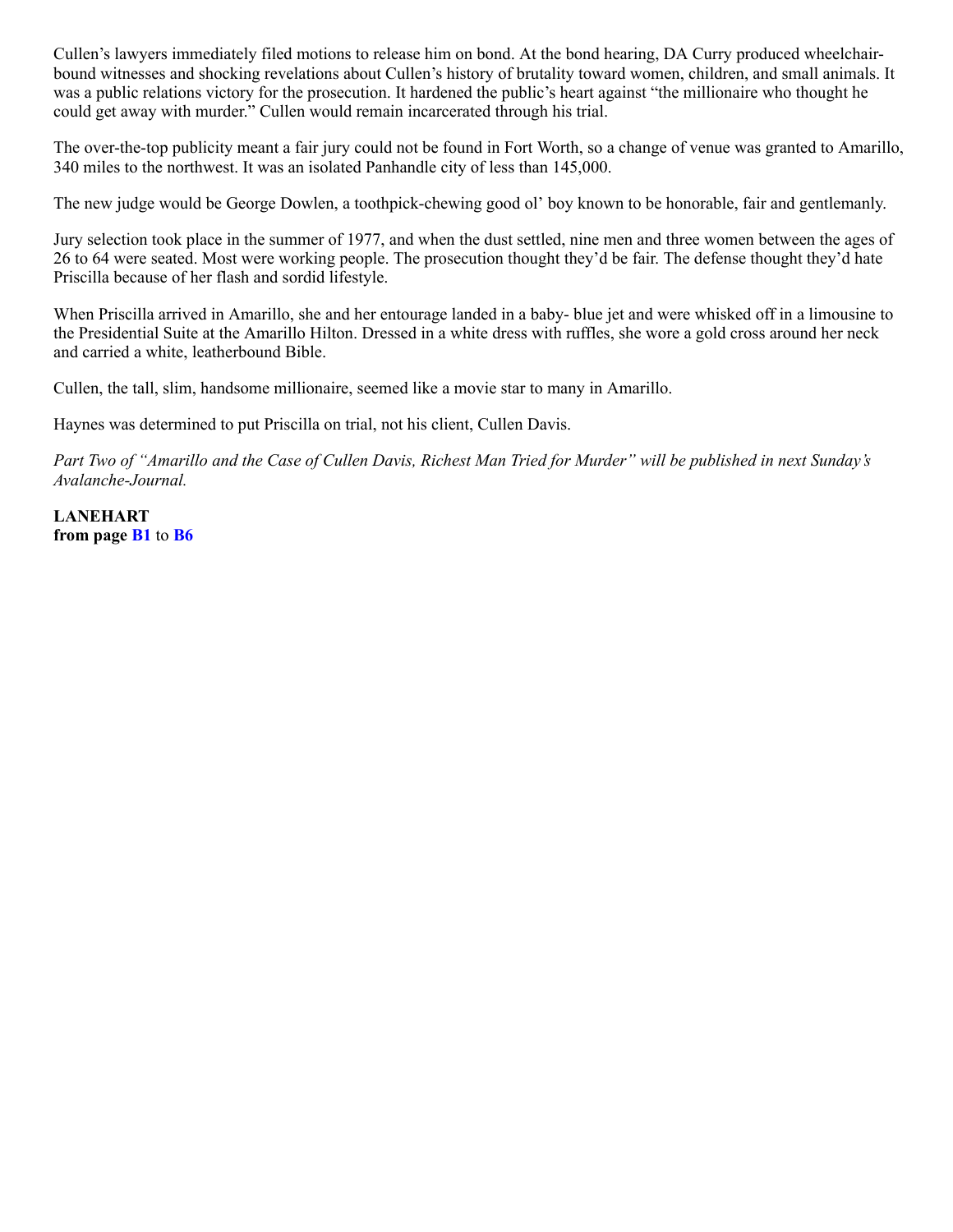

**Stan Farr and Priscilla Davis, circa 1976.** PHOTOS COURTESY OF PORTAL TO TEXAS HISTORY



**Cullen Davis, 1970s.**